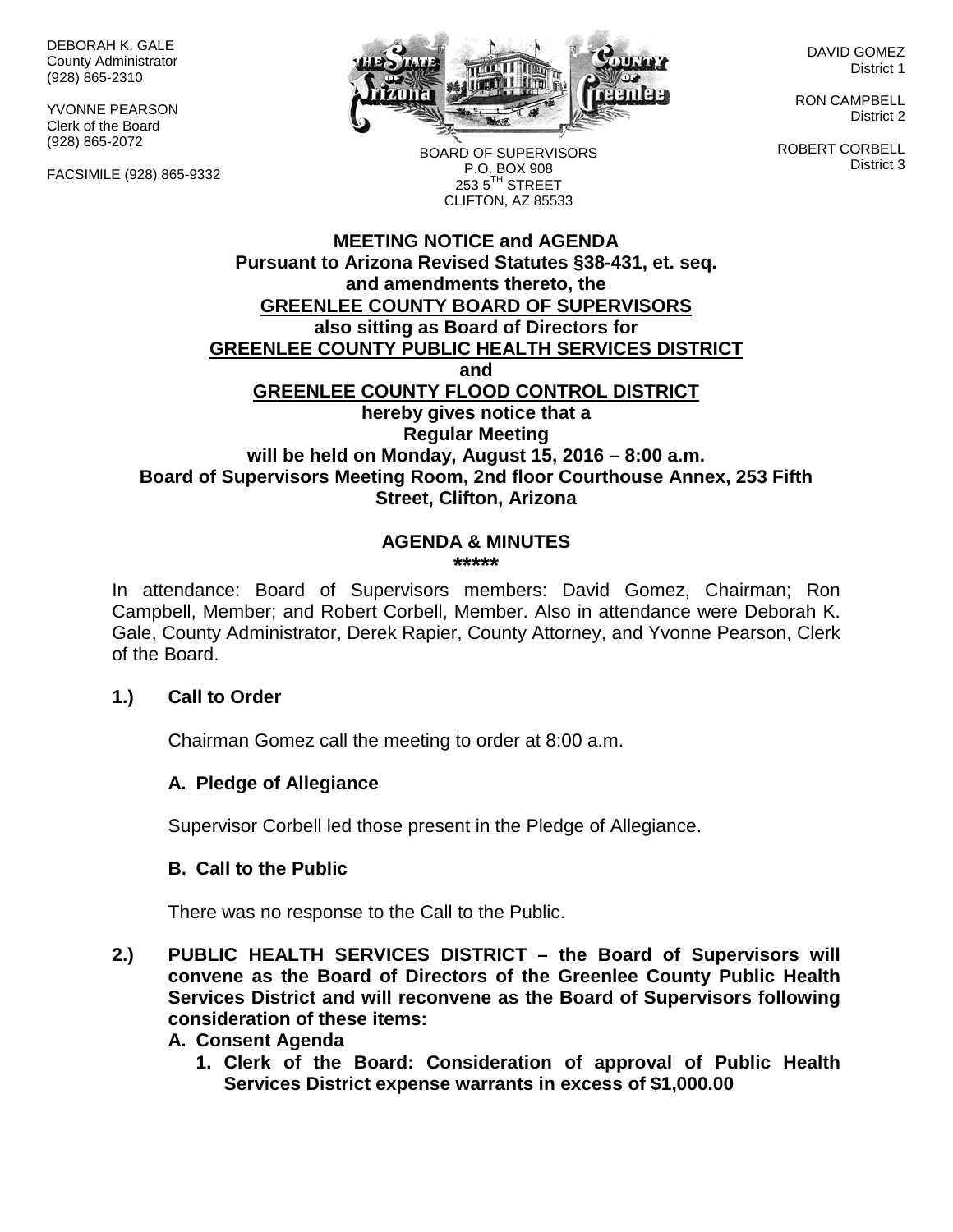### **2. Health and Community Services Director: Consideration of approval of Employee Transaction Forms: K. Lacey, Tobacco Program Coordinator; H. Lafoy, Environmental Health Specialist; N. Hammond, Part-time Youth Health Educator**

Upon motion by Supervisor Campbell, seconded by Supervisor Corbell, and carried unanimously, the Board approved the Public Health Services District Consent Agenda as presented.

**3.) FLOOD CONTROL DISTRICT – the Board of Supervisors will convene as the Board of Directors of the Greenlee County Flood Control District and will reconvene as the Board of Supervisors following consideration of these items:**

# **A. Consent Agenda**

**1. Consideration of approval of Flood Control District expense warrants in excess of \$1,000.00**

Upon motion by Supervisor Campbell, seconded by Supervisor Corbell, and carried unanimously, the Board approved the Flood Control District Consent Agenda as presented.

# **4.) Adoption of Fiscal Year 2016/2017 Tax Rates**

Ms. Gale reviewed values, levies, and tax rates of all taxing entities in Greenlee County. She explained that each entity calculates and adopts their tax rate which is then presented to the Board of Supervisors, per statute, for their administrative function of adding all taxing entities rate calculations on one tax bill. The Greenlee County primary property tax rate is \$.6171, Public Health Service District tax rate is \$.2499 and the Flood Control District tax rate is \$.1092 for a combined tax rate of \$.9762. Supervisor Campbell moved to adopt the fiscal year tax rates presented, Supervisor Corbell seconded and the motion carried unanimously.

# **5.) Ákos Kovach, Economic Development Coordinator A. Economic Development Planning Update**

Mr. Kovach reported the following:

- He attended a meeting with an economic development feasibility study assessment consultant who toured the Duncan, York Valley, Clifton and Morenci areas. He stated that it will take 45 to 60 days to produce the study.
- He attended the annual Rural Policy Forum where discussion took place on how important it is to attract millennial's, how to expand local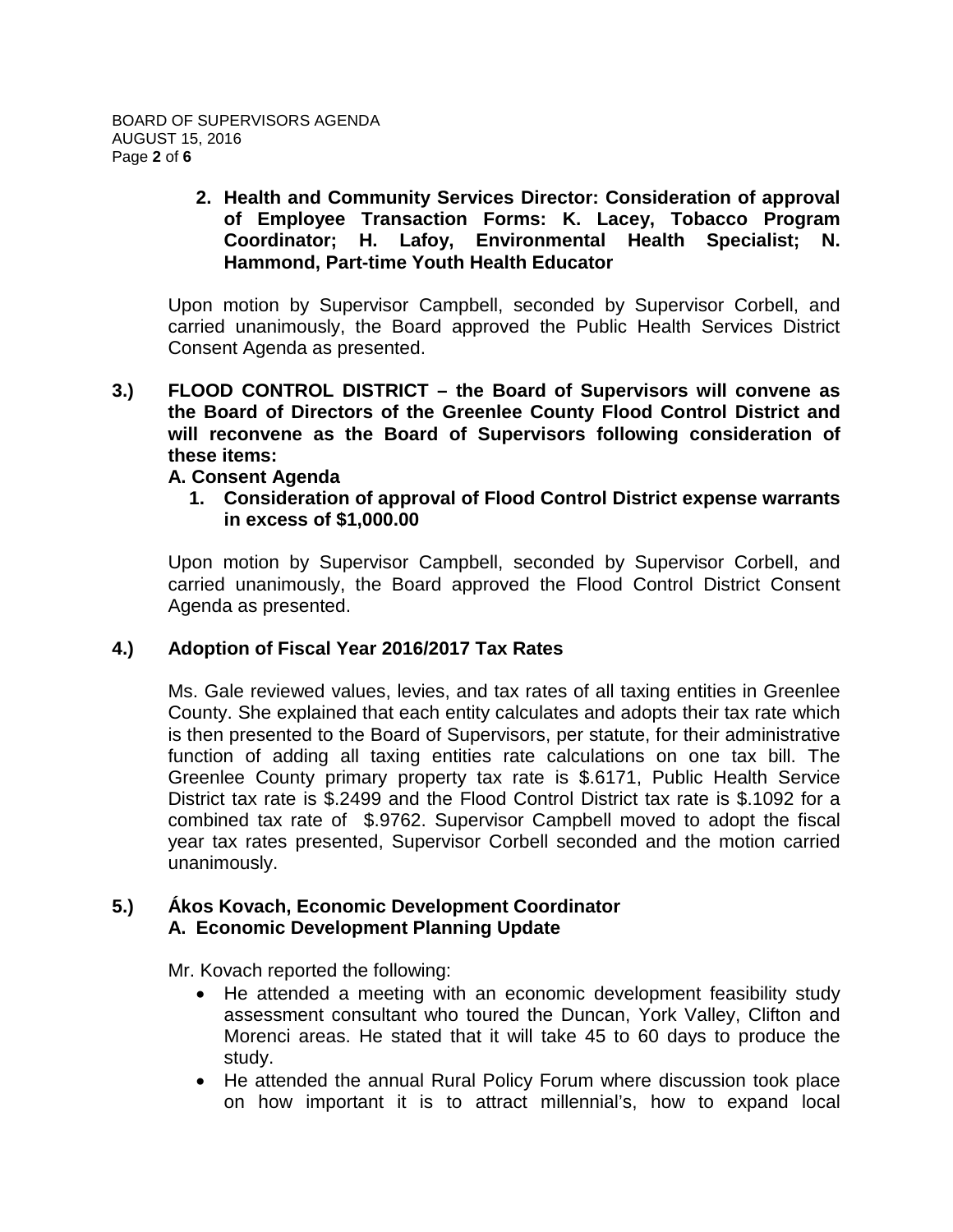innovation, how to measure success, and best practices regarding volunteers

- The next Growing Greenlee Summit is being planned
- The Clifton Hill Climb will be held over Labor Day weekend representing 50 years since the first Hill Climb event took place
- The 2016 Greenlee County Fair is coming up in September on the  $15<sup>th</sup>$ ,  $16^{th}$ ,  $17^{th}$ , and  $18^{th}$ .
- Margo's Bakery opened today

# **6.) Philip Ronnerud, County Engineer/Planning Director**

# **A. Consideration of approval of Master Agreement for Professional Airport Planning and Engineering Services with Morrison-Maierle, Inc.**

Mr. Ronnerud explained that this contract is updated every five years and is put in place to assist the County in developing projects at the airport. There are two projects currently in process including a land acquisition and obstruction removal. Upon motion by Supervisor Campbell, seconded by Supervisor Corbell, and carried unanimously, the Board approved the request as presented.

# **B. Consideration of Greenlee County Airport Ground Lease Agreement between Greenlee County Board of Supervisors and Greenlee County Flood Control District for non-aviation revenue producing purposes**

Mr. Ronnerud explained that this is a process that will allow the ability to create a non-aviation parcel in the airport area for which the current Public Works facility and the retention and drainage facility qualify. Upon motion by Supervisor Campbell, seconded by Supervisor Corbell, and carried unanimously, the Board tabled the request to the next meeting to allow time for the County Attorney to approve the document.

# **7.) Consideration of approval of the Blue Facility Lease Agreement**

Ms. Gale presented an updated lease agreement and has negotiated a new monthly payment with Bill & Barbara Marks for leasing a portion of their property to build a public works facility. Supervisors Corbell and Gomez expressed concerns of building on leased property and would rather purchase land. Supervisor Campbell recommended tabling at this time and look at other options. Upon motion by Supervisor Corbell, seconded by Supervisor Campbell, and carried unanimously, the Board tabled the item to a future meeting.

# **8.) Consideration of Rescinding Resolution 16-08-02 regarding regulation of open burning in unincorporated areas of Greenlee County**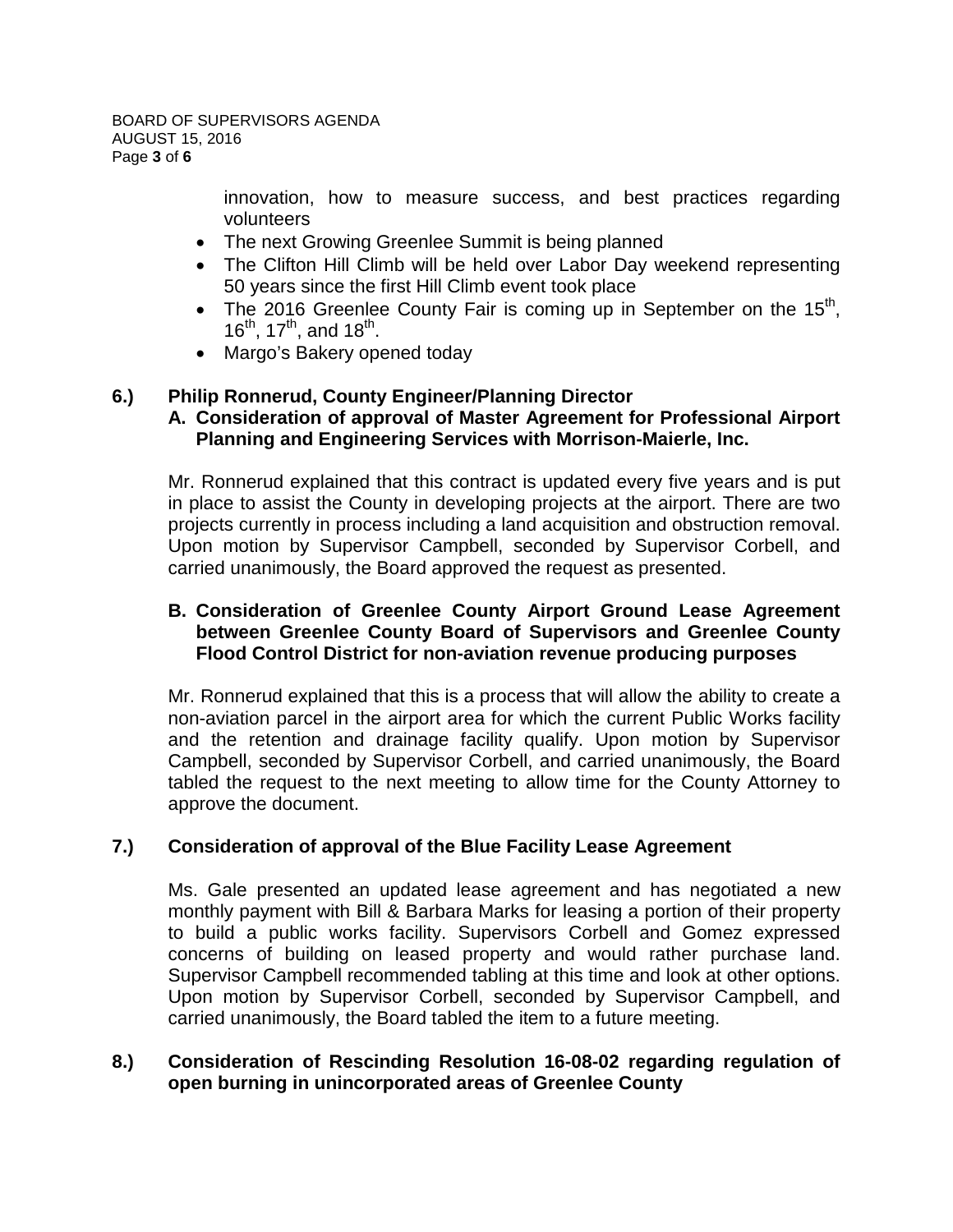Upon motion by Supervisor Corbell, seconded by Supervisor Campbell, and carried unanimously, the Board approved Rescinding Resolution 16-08-02.

### **RESCINDING RESOLUTION 16-08-02 REGULATING OPEN BURNING IN UNINCORPORATED AREAS OF GREENLEE COUNTY**

WHEREAS, ARS 26-307 authorizes counties to make, amend, and rescind orders, rules, and regulations necessary for emergency functions not inconsistent with orders, rules and regulations promulgated by the governor and to suspend any regulation or law in conflict with said county orders, rules and regulations;

WHEREAS, the Greenlee County Board of Supervisors has determined that the risk of manmade fires has subsided such that ongoing prohibition against open fires in the unincorporated areas of the County is no longer required.

IT IS NOW RESOLVED THAT, THE EMERGENCY RESOLUTION RESTRICTING OPEN BURNING IN THE UNINCORPORATED AREAS OF GREENLEE COUNTY DURING DECLARATIONS OF FIRE EMERGENCIES, PURSUANT TO RESOLUTION 16-06-01 IS HEREBY RESCINDED THIS 15<sup>TH</sup> DAY OF AUGUST, 2016.

/s/ David Gomez, Chairman ATTEST: /s/ Yvonne Pearson, Clerk of the Board

# **9.) Kay Gale, County Administrator A. County and State budget and legislative issues**

Ms. Gale reported the following:

- A message was received that Pima County won their lawsuit against the state requiring Pima, Pinal, and potentially Cochise County pay the state's share of the 1% that was approved in Constitutional Amendments dealing with school districts taxing at the allowed \$10 cap.
- The state is creating a list of all small water companies within the state as well as a document they will provide to those companies on recommended infrastructure improvements. This information will begin being distributed to counties as well.

# **B. Calendar of Events**

The Calendar of Events was reviewed. The next Board meeting has been rescheduled from September  $6<sup>th</sup>$  to September  $7<sup>th</sup>$ .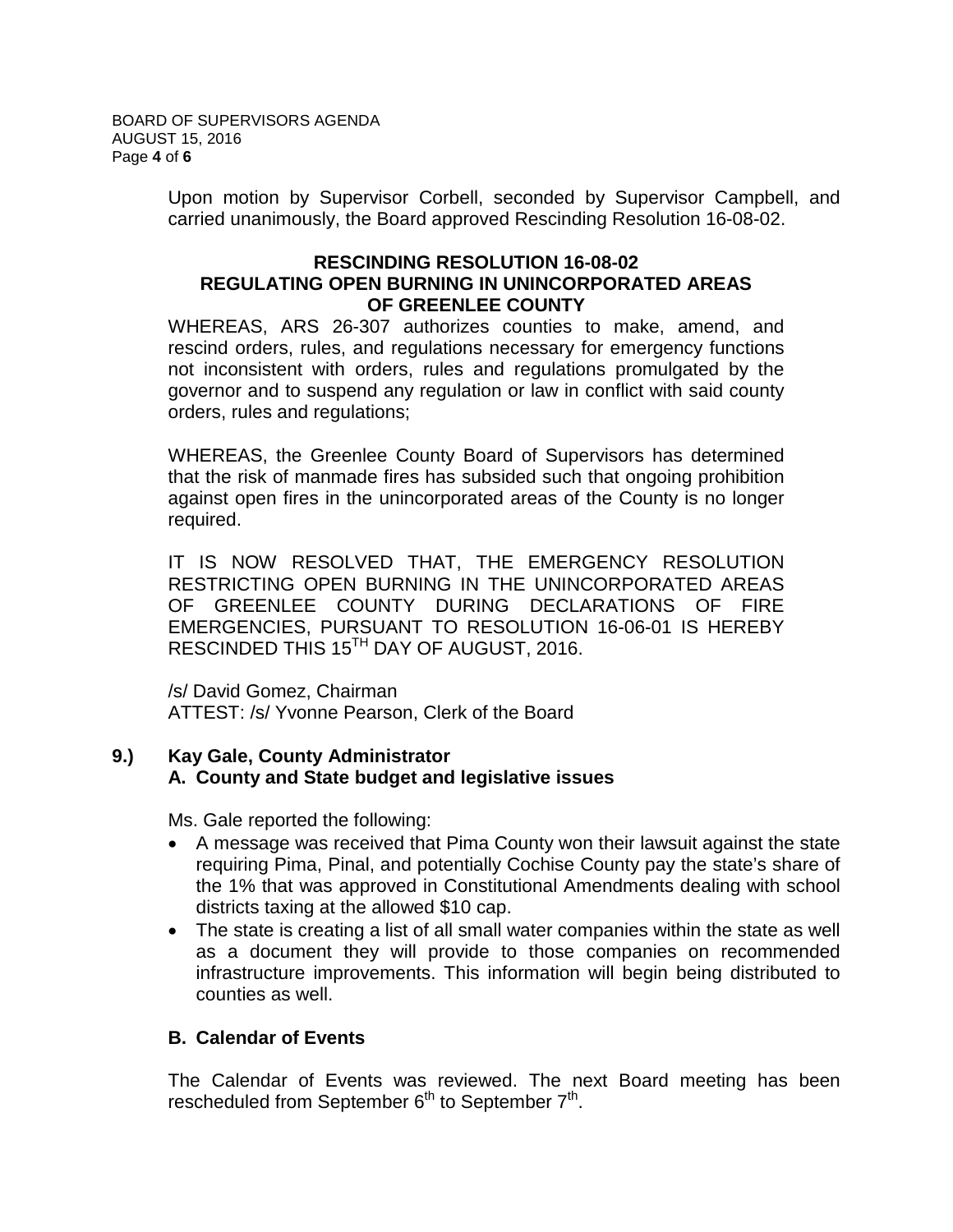### **10.) Consent Agenda**

- **A. Clerk of the Board: Consideration of approval of minutes to previous meeting: 07/05/16**
- **B. Clerk of the Board: Consideration of approval of expense warrants in excess of \$1,000.00 – Voucher 1008; 1110; 1111**
- **C. Chief Finance Officer: Consideration of approval of General Fund loans in the amount of \$561.57 to be reimbursed upon receipt of funds: Fund 146 - \$490.10; Fund 159 - \$71.47**
- **D. Public Works Manager – Roads: Consideration of approval of Employee Transaction Form: P. Murdock, Operations Tech II**
- **E. Clerk of the Board: Consideration of approval of the Renewal Intergovernmental Agreement with Yavapai County for Restoration to Competency Services beginning July 1, 2016 ending June 30, 2016 with three additional one year renewal terms**

Upon motion by Supervisor Campbell, seconded by Supervisor Corbell, and carried unanimously, the Board approved the Consent Agenda as presented.

### **11.) Supervisor Reports**

### **Supervisor Robert Corbell A. Rural Business Development Advisory Council Meeting**

Supervisor Corbell attended this meeting where discussion took place regarding small business research. He stated that technology at universities is funded by 11 different funding agencies to help technology needs in governments. He also received information on how to develop events to bring kids together that excel in schools.

#### **Supervisor David Gomez A. Feasibility Study Site Visit**

Supervisor Gomez toured the county with an architect and realtor who is developing a feasibility study to show the need of a hotel in Greenlee County.

# **B. 2016 Rural Policy Forum Summit**

Supervisor Gomez attended this Summit where extensive networking with other entities took place. He stated that he met with a group who is coming to Greenlee County regarding broadband.